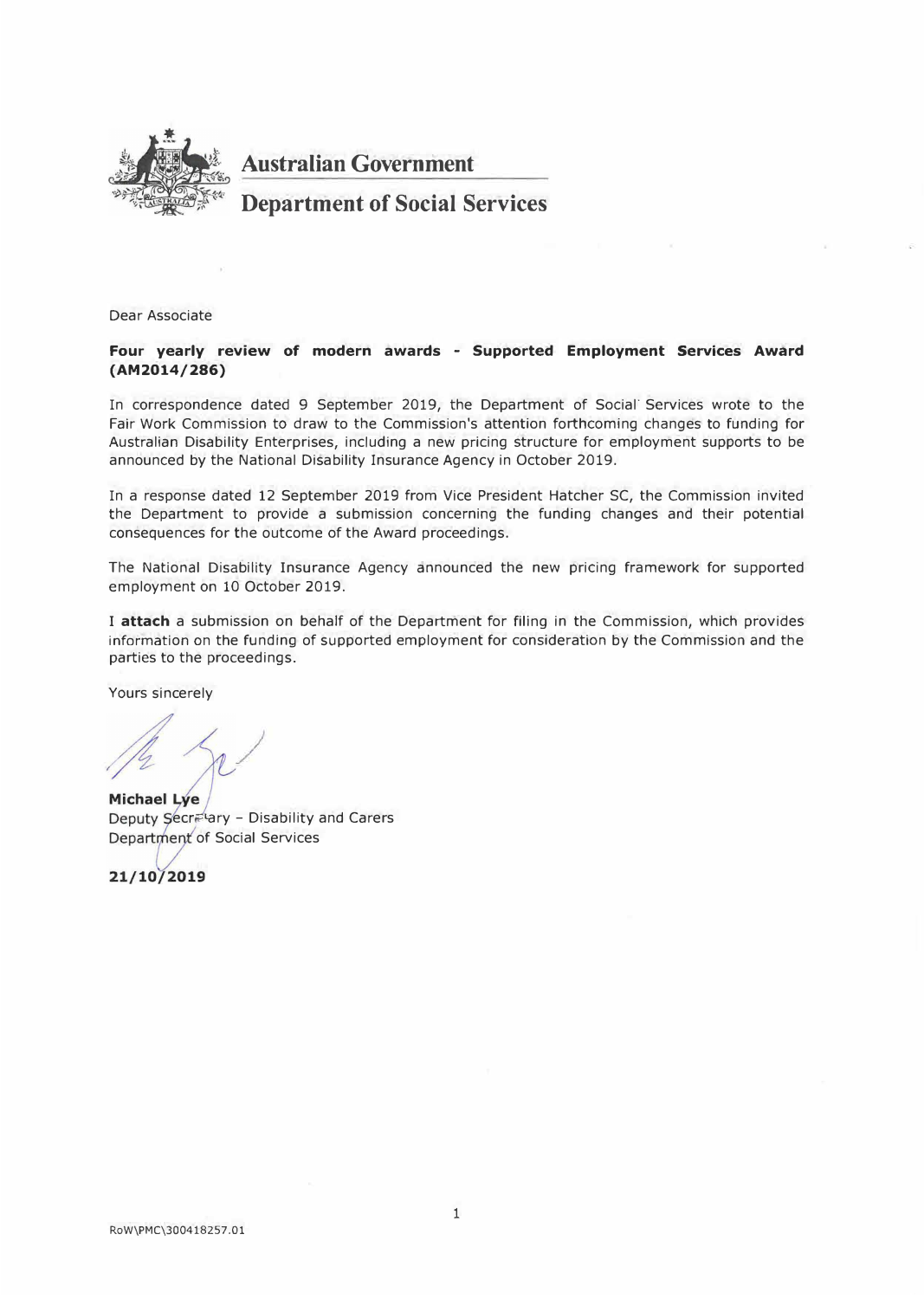#### **FAIR WORK COMMISSION**

#### **Four yearly review of modern awards**  *Supported Employment Services Award* **AM2014/286**

#### **SUBMISSION OF THE DEPARTMENT OF SOCIAL SERVICES 22 October 2019**

#### **BACKGROUND**

- 1. The Department of Social Services (**Department**) has been an observer to the Four Yearly Review proceedings with respect to the *Supported Employment Services Award 2010* (**SES Award**)*.*
- 2. The Department's interest in the proceedings arises from the Department:
	- having policy responsibility for, among other things, Supported Employment, the Disability Employment Assistance Program, the Disability Support Pension and the National Disability Insurance Scheme (**NDIS**);
	- providing funding for supported employment under the historical funding arrangements which preceded the roll-out of the NDIS;
	- being the "owner" of the Supported Wage System (**SWS**), and involved in the development of the Modified Supported Wage System now included in Schedule D to the SES Award (**MSWS**).
- 3. The Department wrote to the Commission on 9 September 2019 to draw to the Commission's attention changes in the funding model for Supported Employment, through:
	- (a) the roll-out of the NDIS;
	- (b) changes to the NDIS pricing structure for supported employment (which were publically announced by the National Disability Insurance Agency (**NDIA**) on 10 October 2019); and
	- (c) an additional support measure for Australian Disability Enterprises (**ADEs**) announced in the 2019-20 Budget.
- 4. In correspondence dated 12 September 2019, Vice President Hatcher invited the Department to lodge with the Commission a publically available submission concerning the funding changes and their potential consequences for the outcome of the SES Award proceedings.

#### **OVERVIEW OF SUBMISSION**

5. Supported employment provides economic and social participation benefits both for people with disability and the broader Australian community. It provides employment opportunities for people with disability who might otherwise be excluded from paid work in open employment.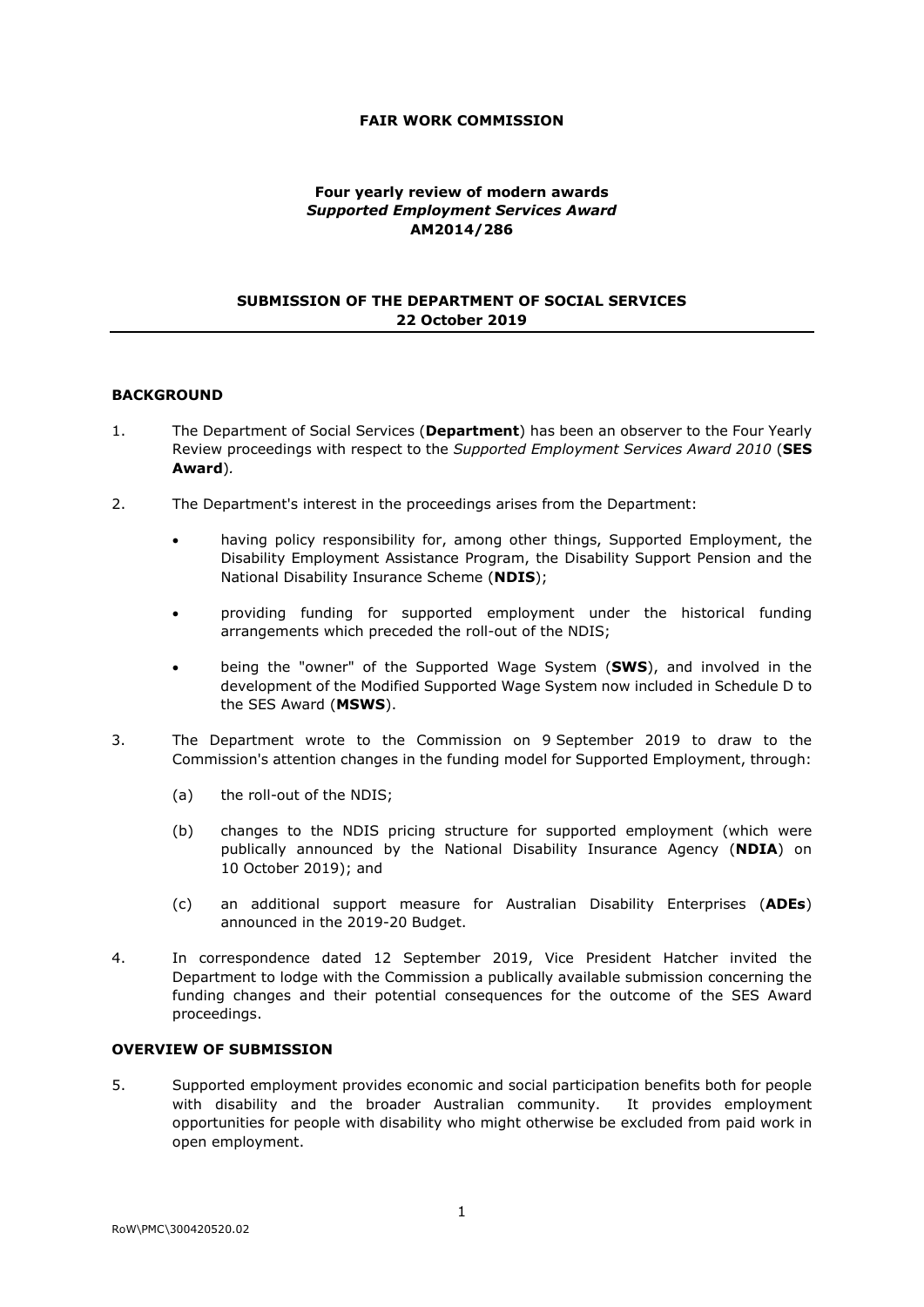- 6. The changes in the funding model for supported employment referred to in the Department's letter dated 9 September 2019 and set out in these submissions:
	- (a) change the basis upon which ADEs are funded to provide supported employment;
	- (b) are likely to result in an increase in the amount of funding available for supports to people with disability who participate in supported employment; and
	- (c) may have implications for the Commission's decision with respect to the terms of the SES Award, particularly in relation to wage rates, classifications and wage assessment.
- 7. This submission has been prepared to:
	- (a) provide information to the Commission about:
		- (i) the historical funding model for supported employment;
		- (ii) the transition to the NDIS;
		- (iii) the new pricing structure announced by the NDIS on 10 October 2019; and
	- (b) assist the Commission and the parties to the SES Award review proceedings to consider these changes and the implications of these changes for those terms of the SES Award currently under review.

#### **NATURE OF SUPPORTED EMPLOYMENT**

- 8. Supported Employment Services are defined in the *Disability Services Act 1986* (Cth) (see paragraphs [53](#page-7-0) and [54](#page-7-1) below).
- 9. Supported employment is directed at making employment opportunities available to people with disability who are otherwise unlikely to be able to participate in open employment. In some instances, a period of supported employment may assist a person with disability to build skills and capacity and ultimately facilitate their participation in open employment. However, it is recognised that many people with disability participating in supported employment are unlikely to transition to open employment.
- 10. Supported employees are persons who qualify for the Disability Support Pension (**DSP**) (see definition of "employee with a disability" in clause 4 and clause 14.4(a) of the SES Award). Single DSP recipients can receive an amount of income up to \$174 per fortnight before their pension starts to be reduced. For each dollar of income over \$174, the single pension is reduced by 50 cents (referred to as the "taper rate"). This means that a part rate of DSP is payable where a person with disability earns up to \$2,040.80 per fortnight for a single DSP recipient. The rates of pay generally earned by supported employees under the SES Award mean that the majority of supported employees are in receipt of an amount of DSP together with the income earned in supported employment.
- 11. ADEs are typically not-for-profit organisations that provide a wide range of employment opportunities to people with disability who would not otherwise be able to find work in open employment. ADEs predominantly employ people with disability.
- 12. Historically, ADEs have not generally operated on a fully commercial basis and have been provided with funding support to assist them to engage employees in supported employment. Supported employment fundamentally differs from open employment in that:
	- most roles provided in supported employment are modified or "paired back" from comparative roles in open employment. Roles or tasks are often broken down into components, with supported employees required to perform a limited number of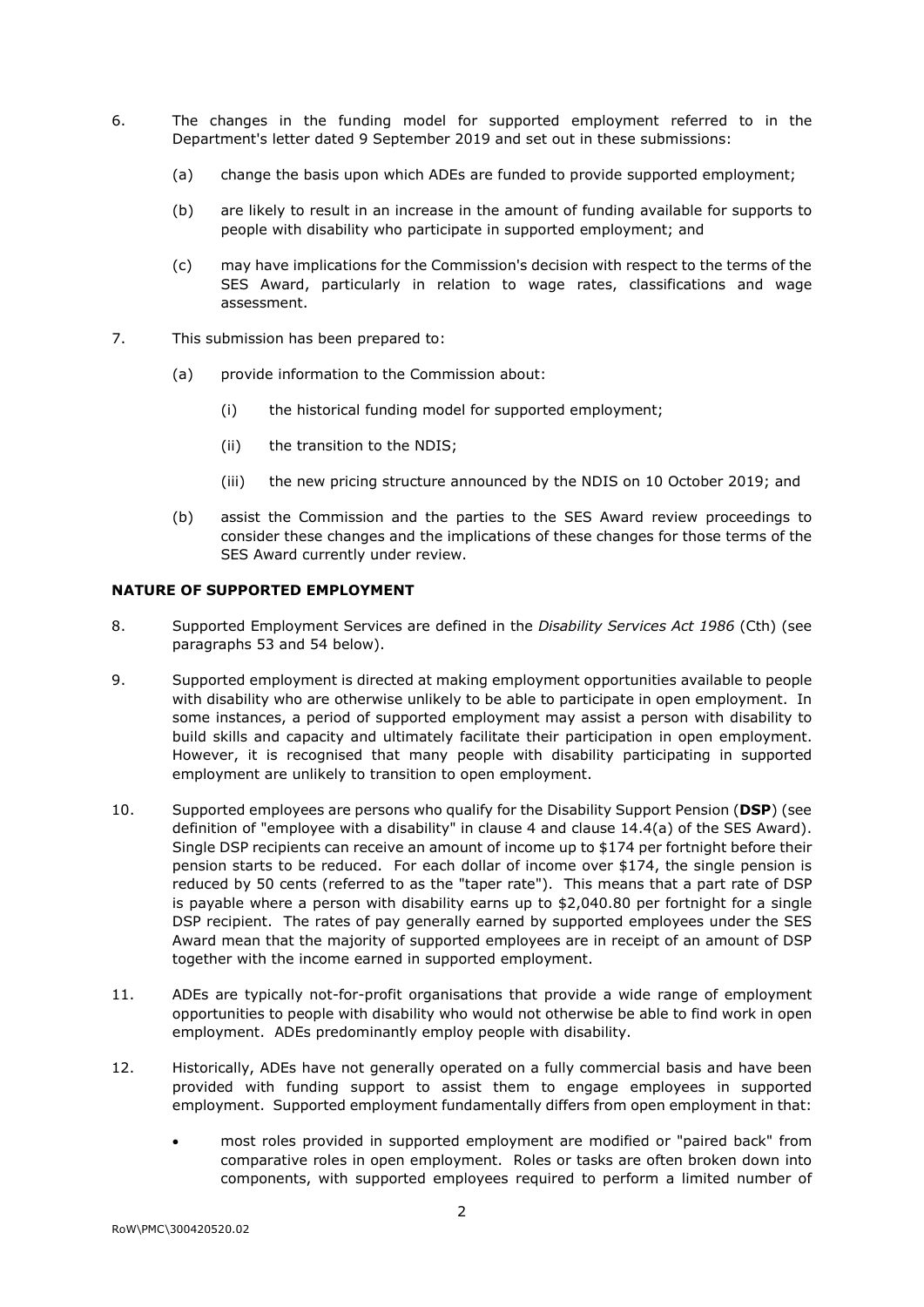those components, or the roles or tasks are modified (for example, machinery is slowed), having regard to the disability of the individual; and

- these adjustments and supports go beyond that which would be considered a "reasonable adjustment" in open employment.
- 13. The SES Award recognises the fundamental differences in the nature of supported employment when compared to open employment, and that there is a need for the terms and conditions applying to supported employment (including with respect to wages and wage assessment) to be tailored to the nature of supported employment. Such arrangements are expressly contemplated by the *Fair Work Act 2009*, which permits modern awards to include different minimum wages for employees with a disability (see sections 139(1)(a) and 153(3)(b)).
- 14. Supported employment involves the provision of support to enable people with disability to participate in employment. Under the NDIS, participants are eligible to be provided with reasonable and necessary supports to enable them to participate in employment.
- 15. ADEs are an important part of the employment landscape, particularly for people with disability. For this reason, it is necessary to ensure that ADEs are strong and viable into the future so that they can continue to provide employment opportunities for people with disability.
- 16. In general, the funding provided to an ADE by Government (including indirectly through the NDIS) is not provided to meet the cost of a supported employee's wage. Rather, the funding provided by Government is directed at the provision of support to facilitate supported employment. Apart from limited wage subsidies which have been provided on a transitional basis, the cost of wages (and other overheads) is met by ADEs through the revenue generated from business activities, including through work undertaken by supported employees.
- 17. The terms of the SES Award, including in relation to the setting of wages (including wage assessment), should:
	- (a) recognise and reflect the inherent differences between supported employment and open employment;
	- (b) provide sufficient certainty to ADEs and supported employees in relation to the terms and conditions of employment that apply to supported employees; and
	- (c) not adversely impact the financial viability of ADEs to continue to provide supported employment opportunities.

#### **HISTORICAL FUNDING MODEL**

#### **Case-based funding**

- 18. Since 2004, the Commonwealth Government has assisted ADEs to provide on the job support to around 20,000 people with disability employed in their organisations via casebased funding grants through the Disability Employment Assistance program.
- 19. Under the case based funding model, funding is paid to an ADE for an agreed number of places, and calculated based on a supported employee's individually assessed support needs. The work-related support needed for each employee is assessed using a Disability Maintenance Instrument. The Disability Maintenance Instrument is a tool which measures the level of assistance a particular employee requires. It captures workplace assessments, preparation of employment assistance plans, training, supervision, physical assistance and personal care, amongst many other factors, to assess disability related employment support needs.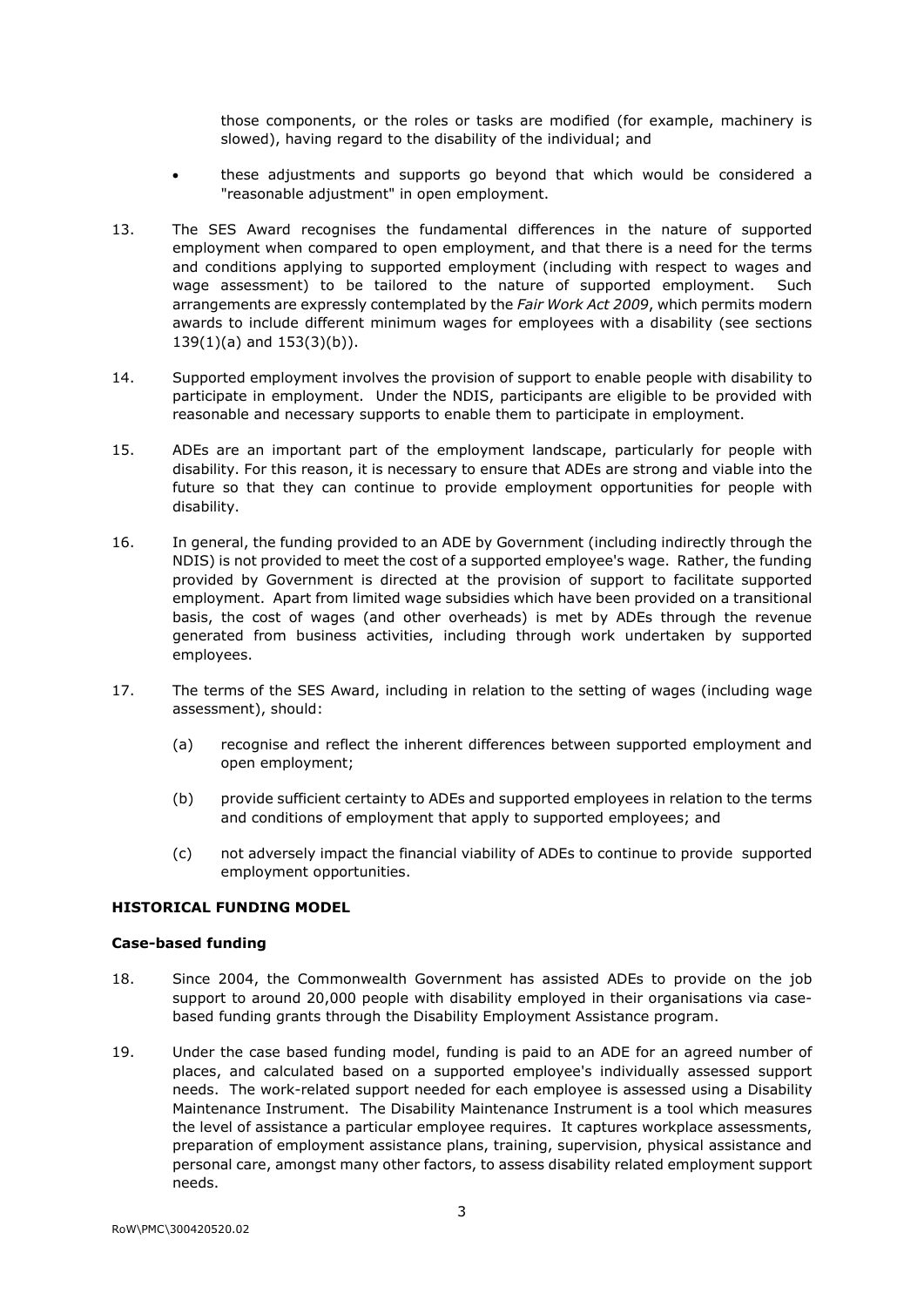20. The Disability Maintenance Instrument level is then matched with an appropriate level of funding. A summary of the Case Based Funding Price 2019-20 is included at **Attachment 1** to these submissions.

#### **Funding of SWS assessments**

21. The Department funds the cost of assessments via a National Panel of Assessors. These assessments are undertaken both in supported employment (for the purpose of the MSWS) and open employment (under the SWS included in other modern awards), for employees who meet the eligibility requirements of the program.

#### **Wage subsidies for ADEs using the MSWS**

- 22. The Department currently provides funding by way of wage subsidy to 38 ADEs who use the MSWS for the majority of their supported employees. In 2018-19 and 2019-20, the Department is providing an annual subsidy of 20% of wage costs to these 38 ADEs. This funding has been provided as a transitional measure to facilitate the transition of supported employees to the MSWS, which has generally led to higher pay outcomes than under other wage assessment tools previously applied to supported employees.
- 23. The two-year wage subsidy was implemented to support the viability of ADEs who transitioned to use the SWS (and then the MSWS) following the Federal Court's decision in *Nojin v Commonwealth of Australia* [2012] FCAFC 192, which found that the BSWAT wage assessment tool was discriminatory.
- 24. As at the date of this submission, the Government has not committed any additional funding for wage subsidies (transitional or otherwise) for ADEs.

#### **NATIONAL DISABILITY INSURANCE SCHEME**

#### **The Scheme**

- 25. The NDIS was established by the *National Disability Insurance Scheme Act 2013* (Cth) (**NDIS Act**). The NDIS is administered by an independent statutory body, the NDIA. It is jointly funded by the Commonwealth, and State and Territory governments.
- 26. Prior to the NDIS being introduced, the Commonwealth and State and Territory governments funded ADEs directly through block funding (to 2004) and then case-based funding (to 30 June 2020). The main feature of the NDIS is the provision of individualised packages of support to eligible people with disability (referred to as participants). This means that participants have "money in their pockets" to choose and control how, where and when their supports are provided.
- 27. NDIS funding is available for "reasonable and necessary supports" contained in a participant's NDIS plan. Supports can be funded in areas such as education, employment, social participation, independence, living arrangements and health and well-being.
- 28. NDIS participants have the opportunity to identify employment goals in their plan, regardless of whether they are currently employed or as a future goal. The NDIA identifies what supports might be needed to achieve these goals, including "reasonable and necessary" plan funding.
- 29. Under the objects and principles of the NDIS Act, participants are entitled to exercise choice and control in the pursuit of their goals and the planning and delivery of their supports. Funds provided under an NDIS plan may be self-managed by the participant or managed by the NDIA, or by a registered plan management provider.
- 30. Supports are provided by registered providers of supports in what is intended to be a competitive market. Part of the transition to the NDIS has involved ADEs registering as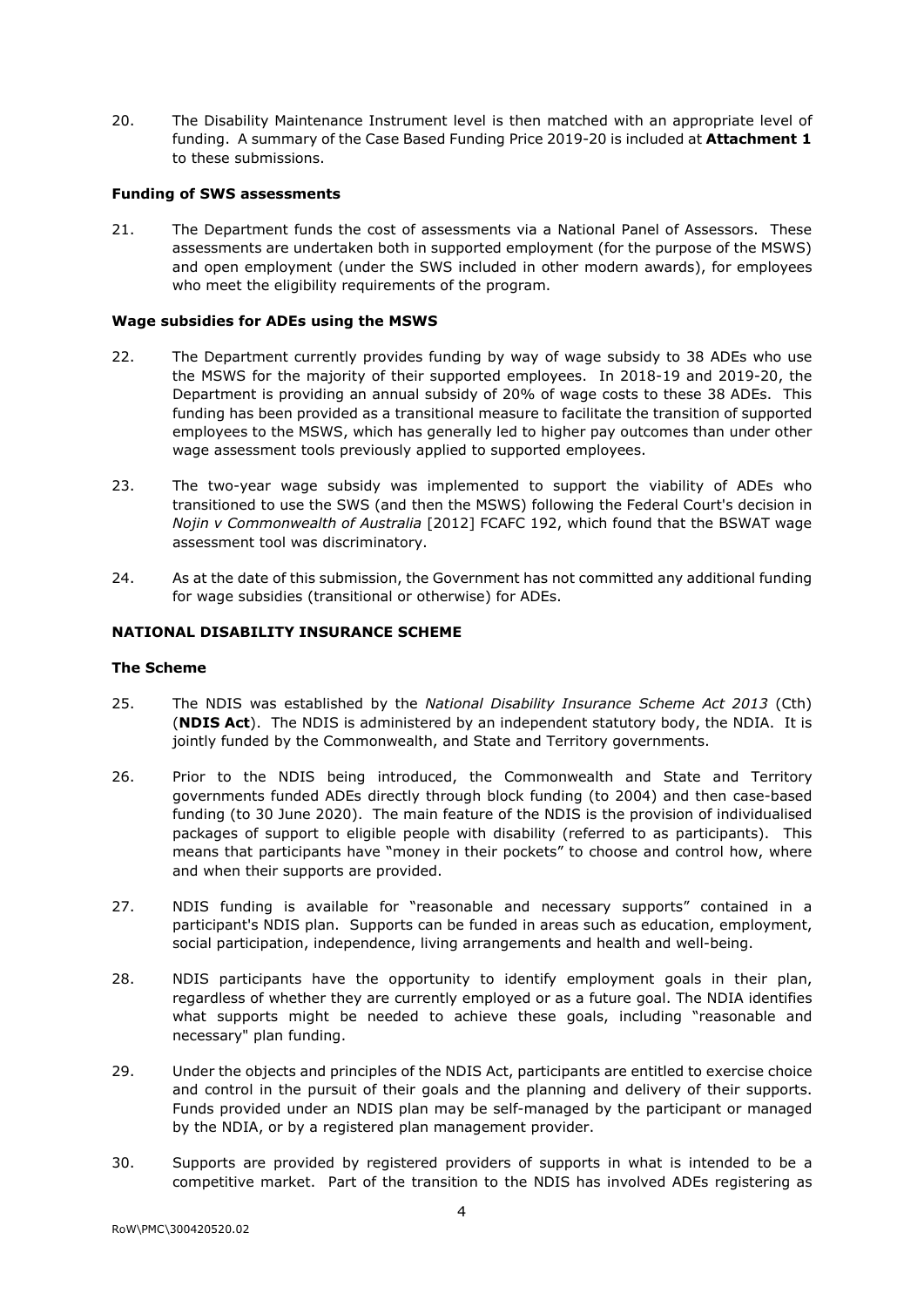NDIS providers to provide a range of supports, including community participation as well as employment. Plans must be either self-managed or plan managed to pay for supports from non-registered providers.

31. The framework and pricing of supports is determined by the NDIA, and not the Department or State/Territory agencies.

#### **Transition to NDIS**

- 32. As part of the national roll-out of the NDIS, funding for ADEs is progressively transitioning to the NDIS. The roll-out of the NDIS is almost complete for all States and Territories, apart from Western Australia.
- 33. As the NDIS rolls out, most supported employees are becoming NDIS participants. At 30 June 2019, the majority of supported employees have transitioned to the NDIS and it is anticipated around a further 1,800 supported employees will do so by 30 June 2020.
- 34. Once a supported employee has a plan approved under the NDIS, the Department's funding to the ADE ceases in respect of that person, and the ADE receives payment for providing relevant supports to the employee through the NDIS. Thirty-one percent of NDIS participants currently have a goal of employment in their plan and the NDIA aims to increase this percentage, which will likely result in an increase in people seeking supported employment.
- 35. Transitional/interim case-based funding is currently available for ADEs to continue employing and providing support in the workplace for existing supported employees where employment supports have not been included in their participant plans while NDIS plan reviews are being undertaken; and to employ and support new supported employees eligible for the NDIS.
- 36. Continuity of Support arrangements are being put in place from 1 July 2020 for current supported employees who are not eligible for the NDIS, the majority being those aged over 65 years. These arrangements are currently under development.

### **Current pricing structure**

- 37. Currently, NDIS funding of supported employees is determined in two ways:
	- supported employees transitioning to the NDIS attract one of four levels of funding. The levels are determined by the Disability Maintenance Instrument; and
	- new supported employees (those entering an ADE post-NDIS transition) attract the average outlet price determined for the outlet at which they work.
- 38. Details of the pricing structure are included at **Attachment 2**. This pricing structure largely replicates the funding previously provided to ADEs by the Department.

#### **Revised pricing structure**

- 39. The NDIA has recognised that the current pricing structure for employment supports did not align well with the principles which underpin the NDIS, including individualised planning and increasing choice and control for participants. This is in part because the current funding:
	- did not take into account the number of hours a participant works, the hours of support they in fact require, or the setting in which supports are delivered; and
	- is based on an ADE site average for new supported employees and may not reflect the individual's actual support needs.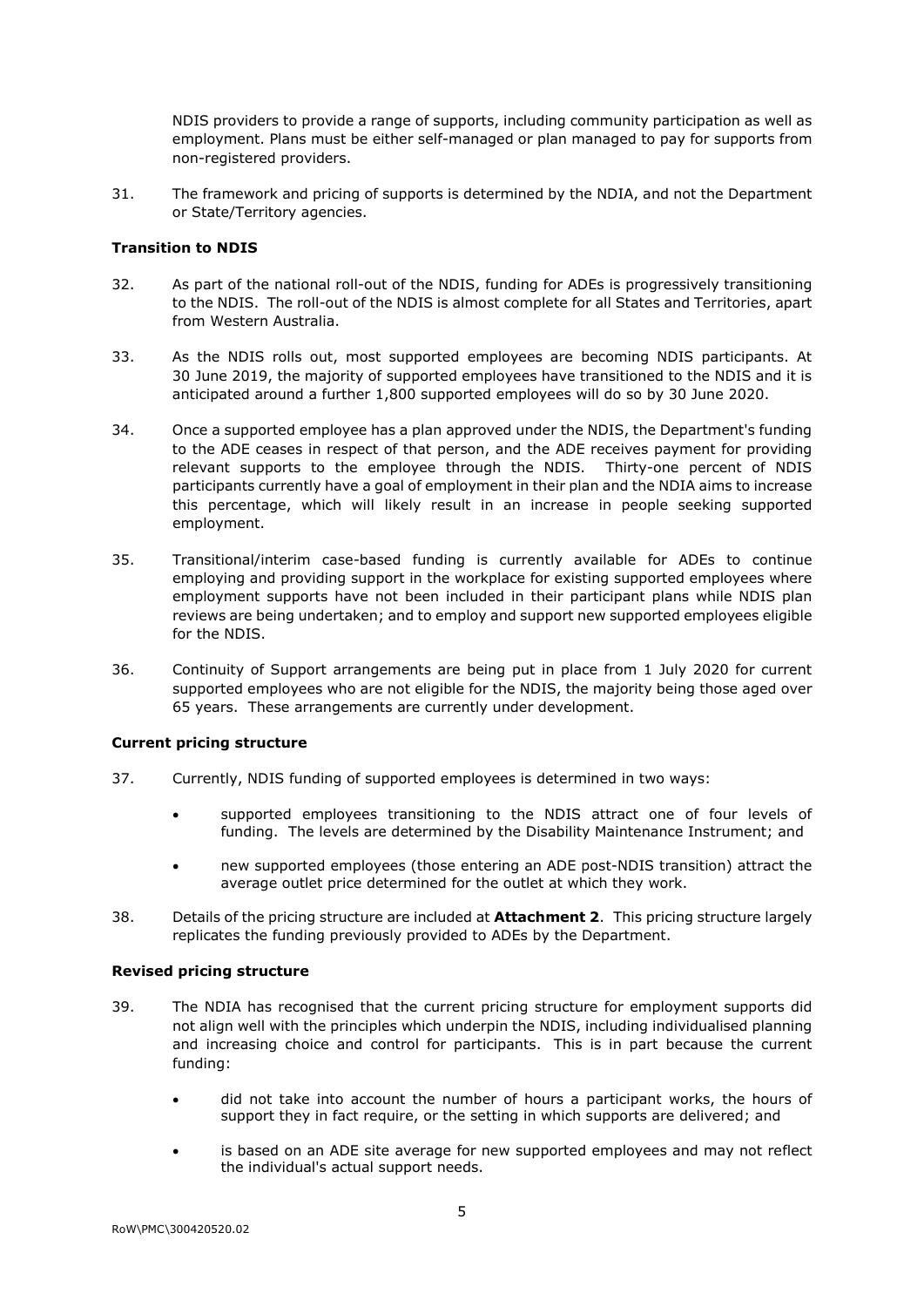- 40. The new pricing framework announced by the NDIA on 10 October 2019 introduces an hours based per participant model that:
	- reflects the actual hours of support provided to the participant per week, which may include non-face-to-face work time if appropriate;
	- will vary depending on the expected level of workplace supports a participant needs;
	- aligns NDIS funded employment support prices with NDIS funded community participation support prices.
- 41. The revised pricing for employment supports is included at **Attachment 3**. The new pricing framework will be implemented in early 2020. The Department and the NDIA have committed to further consultation with the sector on implementation and administration of the new pricing framework.
- 42. While plan funding may be determined based on the expected level of support a person needs in the workplace, a provider (i.e. an ADE) can only claim payment for the actual supports delivered to the individual participant. This includes consideration of the frequency and intensity of supports and the setting in which they are provided. This is a significant change from the annualised funding allocation which ADEs currently receive.
- 43. The hourly rates for supported employment are generally higher under the revised pricing model compared to prior case based funding.
- 44. The revised funding arrangements will allow participants, within the parameters of their plan funding, to receive supports commensurate with their support needs. For some participants, improved support levels will allow them to be more productive in the workplace, with potential flow-on to improving the quality or quantity of goods and services the ADE delivers.

#### **FUNDING ANNOUNCED IN 2019-20 BUDGET**

- 45. In the 2019-20 Budget, the Government announced that it will provide \$67 million over five years from 2018-19 to support ADEs in transitioning to a new wage assessment model following a review of the SES Award by the Commission.
- 46. This funding will be used to support ADEs to transition to the wage assessment tool determined by the Commission and is separate to funding provided through the NDIS. The transitional funding provided by the Department is intended to assist ADEs in meeting costs associated with transitioning to a different model of wage assessment. Details of the new support package are currently under development and subject to Government consideration and approval. The Department intends to consult in detail over coming months with the sector and other key stakeholders to inform its development. It is not intended that ongoing funding be made available for wage subsidies.

### **IMPLICATIONS OF CHANGES TO FUNDING**

#### **Wages and Wage Assessment Tool**

- 47. Under the new NDIS pricing structure, the amount of funding in participant plans available for supported employment supports is likely to increase.
- 48. While the increase in the funding of supports is not provided to subsidise the cost of employee wages, the increase in funding available for employment supports may be relevant to an ADE's capacity to fund the wages of supported employees because:
	- (a) an increase in funding may lead to an enhanced service offering and greater level of support for a supported employee, thereby resulting in higher productivity/output;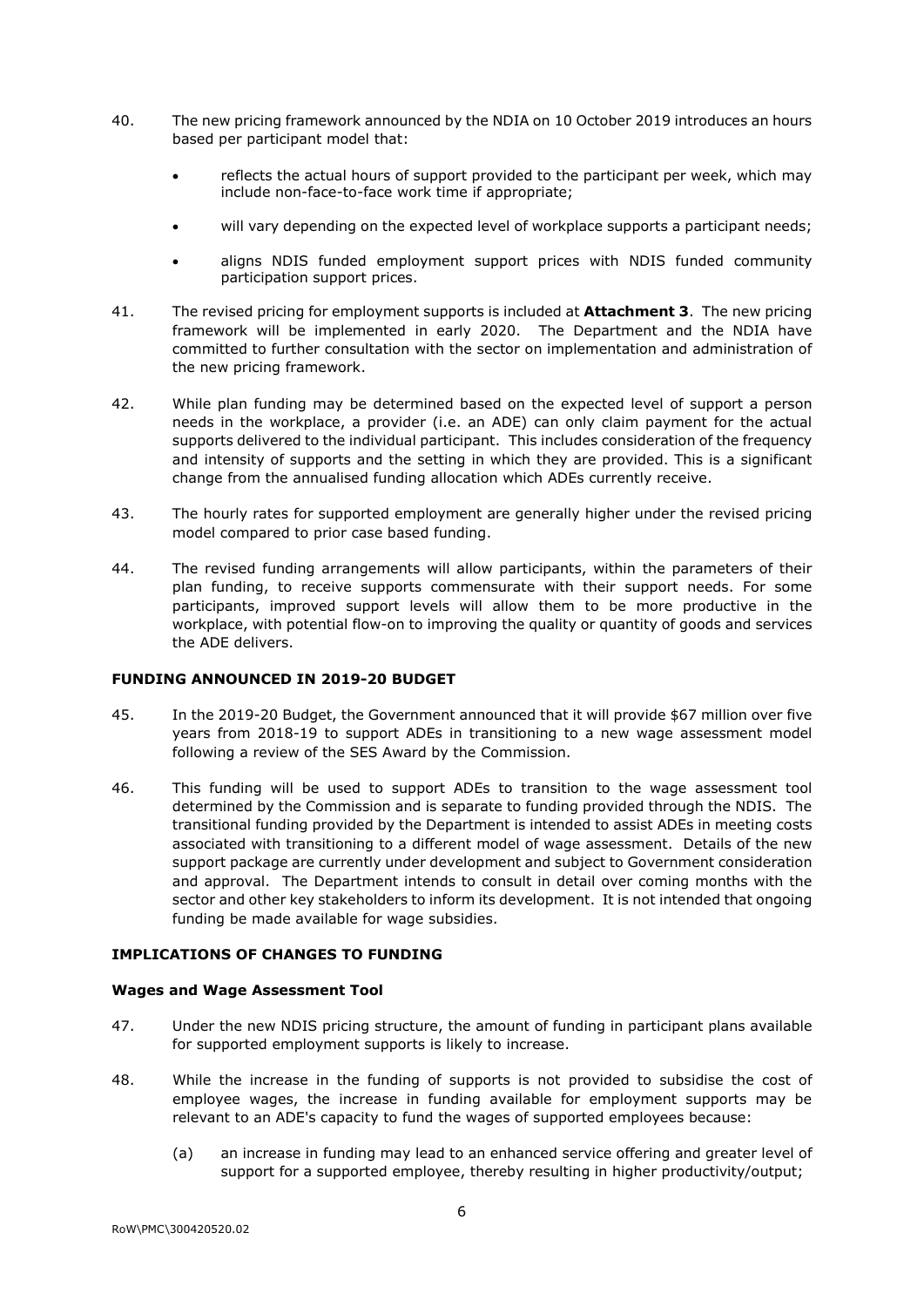- (b) the increase in funding for supports may mean that ADEs may have the ability to direct more of their revenue (which, anecdotally, is currently directed by some ADEs at meeting some of the costs of providing supports and maintaining the work environment which are not met through existing funding) to employee wages.
- 49. For ADEs which currently use wage assessment tools other than the MSWS, the increase in funding may make it viable to transition to using the MSWS for all their supported employees.
- 50. In those circumstances, it may be appropriate for the Commission to seek further submissions from ADEs (and others) in relation to potential changes to wage assessment arrangements and, in particular, the use of the MSWS as the single wage assessment tool.

#### **Definition of Supported Employment Services**

- 51. The SES Award is currently expressed to cover employers throughout Australia who operate supported employment services and their employees working in the classifications specified in the Award.
- 52. The coverage of the Award is critical to ensuring that ADEs providing supported employment are covered by the Award and that other employers in open employment are not.
- <span id="page-7-0"></span>53. "Supported employment services" is defined in the Award as meaning a "service" as defined in section 7 of the *Disability Services Act 1986* (Cth)*.*
- <span id="page-7-1"></span>54. The Disability Services Act provides a legislative and funding framework for a range of disability services including employment services. Section 7 of the DS Act defines supported employment services as:

services to support the paid employment of persons with disabilities, being persons:

- (a) for whom competitive employment at or above the relevant award wage is unlikely; and
- (b) who, because of their disabilities, need substantial ongoing support to obtain or retain paid employment.
- 55. Following the transition to the NDIS, there is a question as to whether an ADE will continue to be a "supported employment service" for the purpose of the DS Act where their funding is derived from the NDIS and not pursuant to the DS Act.
- 56. The Commission and the parties may wish to consider whether the definition of "supported employment services" under the SES Award is, and will remain into the future, appropriate given that:

the funding model for supported employment has shifted away from funding under the DS Act; and

• the revised pricing model for employment support under the NDIS is not limited to a participant's employer as not all employers of NDIS participants are NDIS providers.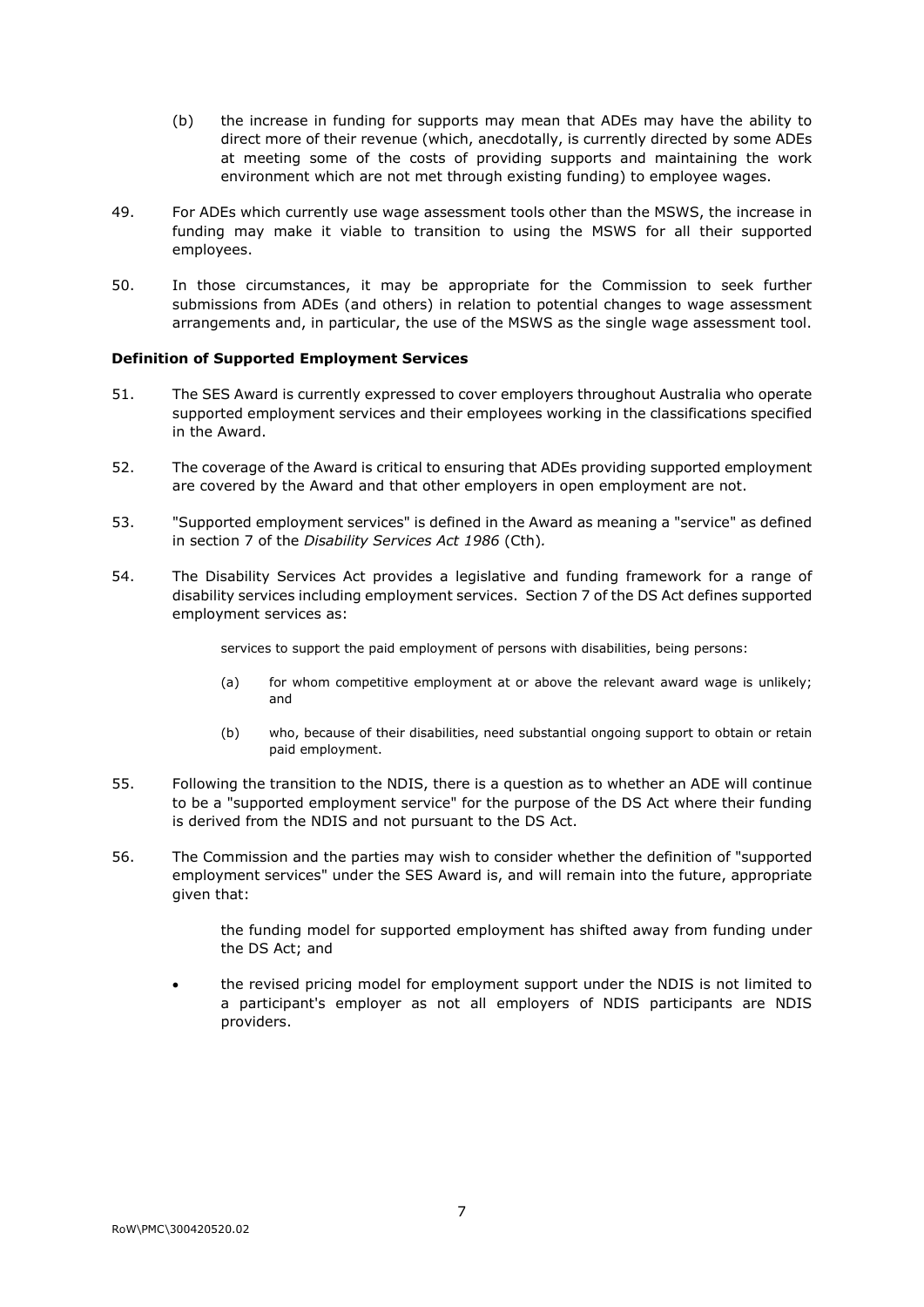## **ATTACHMENT 1: CASE BASED FUNDING PRICE 2019-20**

# Table 1 - Case Based Funding Core Fees

| Case Based Funding Core Fees - 2019-2020                   |                              | Amount (GST exclusive)     |  |  |  |
|------------------------------------------------------------|------------------------------|----------------------------|--|--|--|
| <b>Intake Fee</b>                                          | \$660                        |                            |  |  |  |
| \$660<br><b>Employment Assistance Fee (or Pre-DMI Fee)</b> |                              |                            |  |  |  |
| (per month, for up to 12 months)                           | (up to a maximum of \$7,920) |                            |  |  |  |
| <b>Employment Maintenance Fee:</b>                         | Amount<br><b>Per Month</b>   | Amount<br><b>Per Annum</b> |  |  |  |
| $\cdot$ level 1                                            | \$391                        | \$4,692                    |  |  |  |
| $\cdot$ level 2                                            | \$660                        | \$7,920                    |  |  |  |
| $\cdot$ level 3                                            | \$991                        | \$11,892                   |  |  |  |
| Level 4                                                    | \$1.315                      | \$15,780                   |  |  |  |

# Table 2 - Case Based Funding Additional Fees

| <b>Additional Fees 2019-</b><br>2020                 | Amount (GST exclusive)                                                                                                                                                                                                                                                                                      |                            |                            |  |  |  |
|------------------------------------------------------|-------------------------------------------------------------------------------------------------------------------------------------------------------------------------------------------------------------------------------------------------------------------------------------------------------------|----------------------------|----------------------------|--|--|--|
| <b>Work Based Personal</b><br>Assistance (2015-2018) | Either:<br>• \$31.82 per hour where the work based personal assistance is<br>provided by an Approved Support Worker from within the Outlet;<br>or<br>• \$40.91 per hour where the work based personal assistance is<br>purchased from a second agency,<br>is provided up to a maximum of 10 hours per week. |                            |                            |  |  |  |
| <b>Rural and Remote</b><br><b>Service Supplement</b> | <b>ARIA Classification:</b>                                                                                                                                                                                                                                                                                 | Amount<br><b>Per Month</b> | Amount<br><b>Per Annum</b> |  |  |  |
|                                                      | • Highly Accessible:                                                                                                                                                                                                                                                                                        | Nil.                       | Nil.                       |  |  |  |
|                                                      | • Accessible:                                                                                                                                                                                                                                                                                               | \$1,570                    | \$18,840                   |  |  |  |
|                                                      | Moderately Accessible:                                                                                                                                                                                                                                                                                      | \$3,139                    | \$37,668                   |  |  |  |
|                                                      | • Remote:                                                                                                                                                                                                                                                                                                   | \$4,709                    | \$56,508                   |  |  |  |
|                                                      | • Very Remote:                                                                                                                                                                                                                                                                                              | \$6,273<br>\$75,276        |                            |  |  |  |
| <b>Existing High Cost</b><br><b>Worker's Payment</b> | An amount in excess of CBF Employment Maintenance Fee Level<br>4, in accordance with Supplementary Condition 1.22 to 1.29.                                                                                                                                                                                  |                            |                            |  |  |  |
| <b>Temporary Viability</b><br><b>Support Payment</b> | An amount determined by us in respect of assistance to address<br>unforseen viability issues based on application and approval by the<br>delegate.                                                                                                                                                          |                            |                            |  |  |  |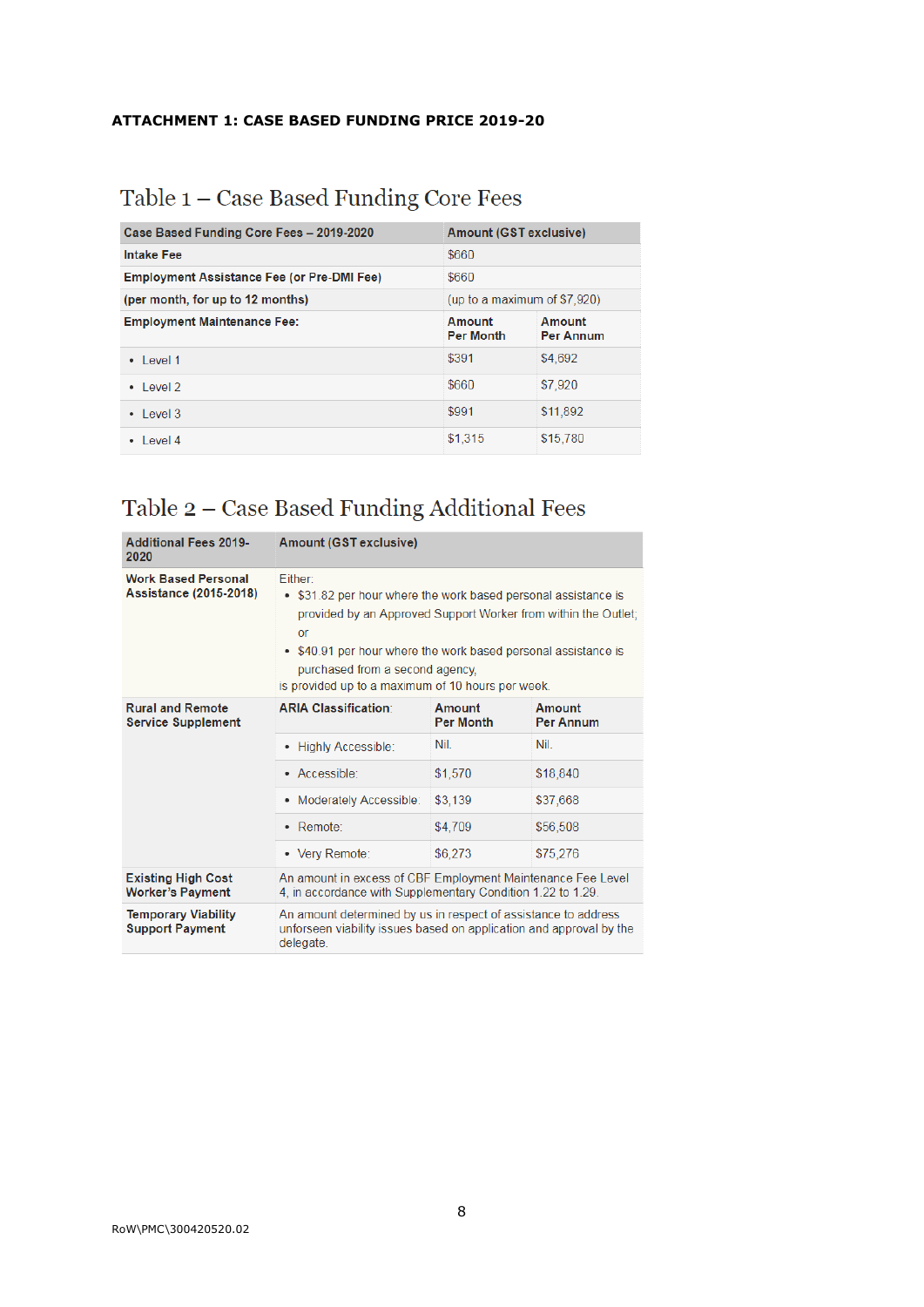# **ATTACHMENT 2: CURRENT NDIS PRICING MODEL**

Under current implementation arrangements, the NDIA largely replicates the pricing architecture used by the Department for Case Based Funding (CBF), by matching CBF levels for existing supported employees and paying the average CBF outlet price for new participants referred by the Agency (clients that were not originally on CBF).

DSS currently supplements CBF through a range of other payments that recognise:

- rural and remote locations
- the cost of obtaining quality assurance certification
- social and community sector wage supplementation
- high cost workers (grandfathered supported employees from when CBF was implemented replacing a block grant model), and
- one off grants where, for example, there is an unexpected event (Temporary Viability Support).

These payments are provided to all ADEs, including for NDIS participants. As a result, the current pricing arrangements being implemented by the NDIA do not reflect the true cost of a participants NDIS package or long-term objective of transitioning supported employment to the NDIS.